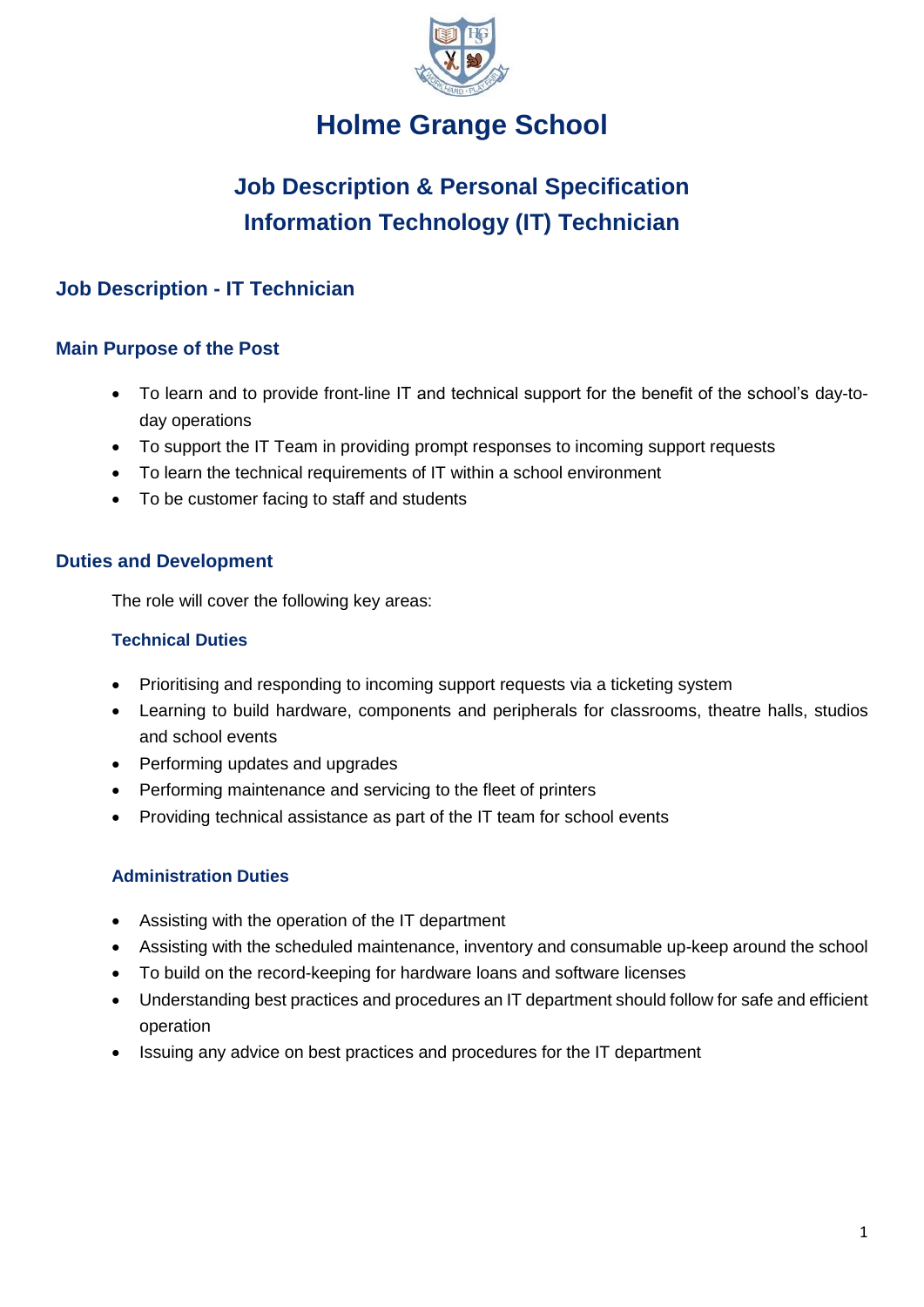

# **Holme Grange School**

#### **Training and Development**

As part of this role, you will benefit from:

- Gaining exposure to a ticketing system for prioritising support requests
- Being customer facing by responding in a timely fashion
- Understanding staff and student needs
- The ability to work remotely

HGS has a number of projects planned for implementation were the training and development of the IT team as a whole would greatly benefit the school by being ahead of the curve

- MS 365 development
- Azure Active Directory migration
- Teams, SharePoint, OneNote and other 365 product integrations
- "One to One Device" project
- Continued improvement and development of the Audio-Visual setup

## **Personal Specification - IT Technician**

The skills and attributes that follow are essential to the role of an IT Technician.

#### **Knowledge, Experience and Training**

- Be supportive of the aims and ethos of Holme Grange School
- A Team Player
- Excellent interpersonal, communication and organisational skills
- Proactive, sound judgement combined with the highest standards of personal integrity, energy, enthusiasm and a sense of humour
- Ability to work dynamically and flexibly to show initiative and imagination, prioritise, plan workload and work on own initiative
- Eager to learn
- High levels of discretion and confidentiality
- Personable to all audiences across the school from the Nursery to the Senior School
- The ability to manage and prioritise a diverse workload, to meet deadlines, and to work calmly under pressure Impressive personal presence and presentation
- Ability to absorb and understand a wide range of information
- Apply a personable and cheerful manner with the ability to communicate clearly, concisely, both verbally and in writing to colleagues and children.

#### **Previous experience**